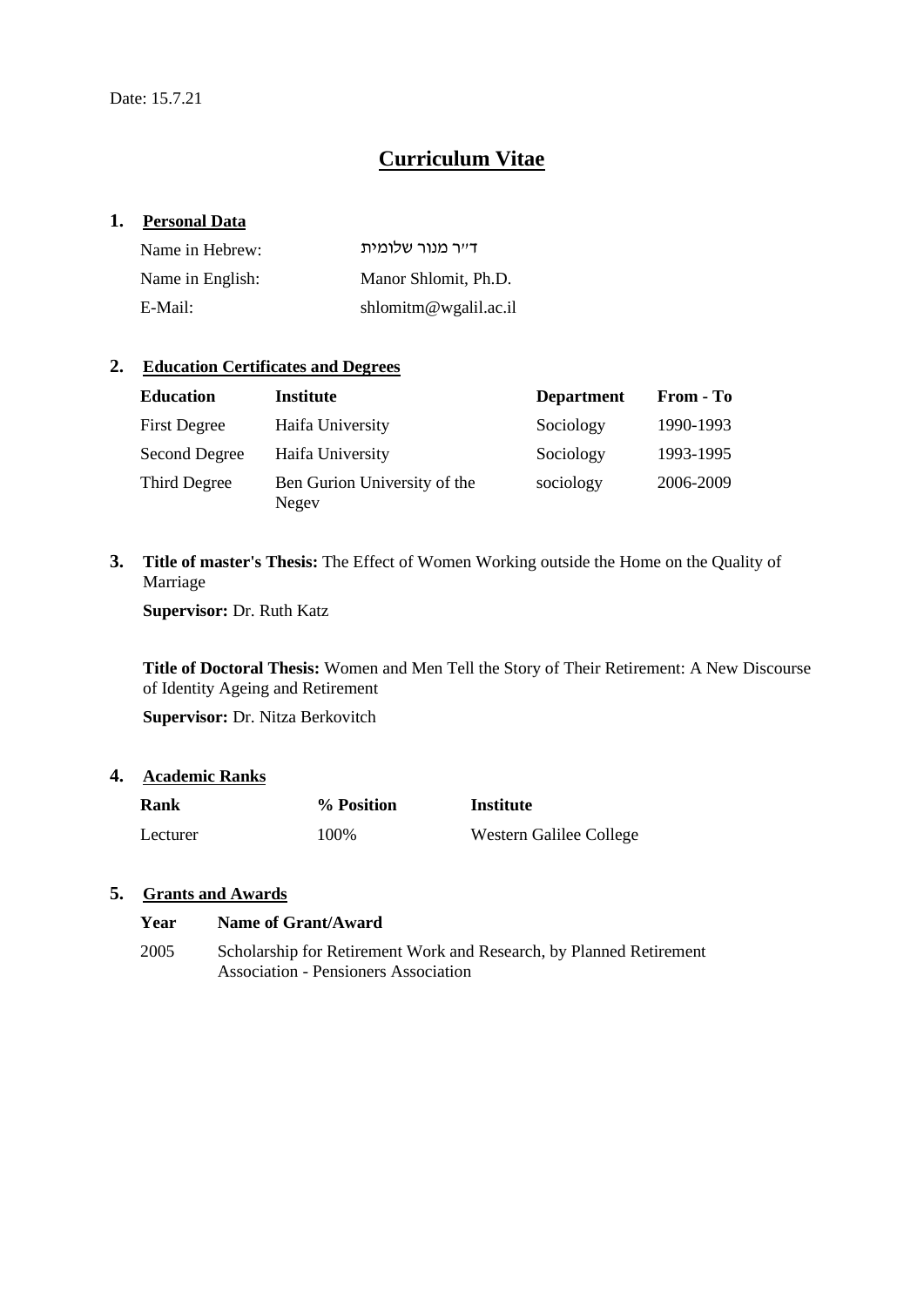## **6. Active Participation in Conferences (Only from 2001)**

2016 - Israeli Grandmothers: between Feminism and Neo-liberalism. The first Conference of Gender Study, Bar- Ilan University.

2017- Narratives of Israeli Women in Retirement: Rewriting the Gender Contract. The 48 th Conference of the Israeli Sociological Association, 30-31 December. Open University, Ra'anana

2019 - Ageing, Ageism and Lost Honor: Narratives of Arab Elders in Israel**.** The 50 th Conference of the Israeli Sociological Association**,** Haifa University

2019-Retiring with a white coat on: Physicians working post retirement. 8th International Community, Work and Family Conference 23-25 May, Valletta, Malta

## **7. Organization of Scientific Conferences**

2017 – To live and die in dignity in Israel - Western Galilee College

2019- Researchers' conference: Society and culture in a changing world - Western Galilee College

## **8. Positions Held**

| <b>From-To</b> | Institute                                     | <b>Position</b>   | % Position |
|----------------|-----------------------------------------------|-------------------|------------|
| $1995 -$       | Western Galilee College                       | Lecturer          | 100%       |
| 1993-1997      | Open University                               | Lecturer          |            |
| 2008-2015-     | Haifa University department of<br>gerontology | Adjunct professor |            |

## **9. Scientific Areas of Specialization**

Ageing, Retirement, Family, Gender